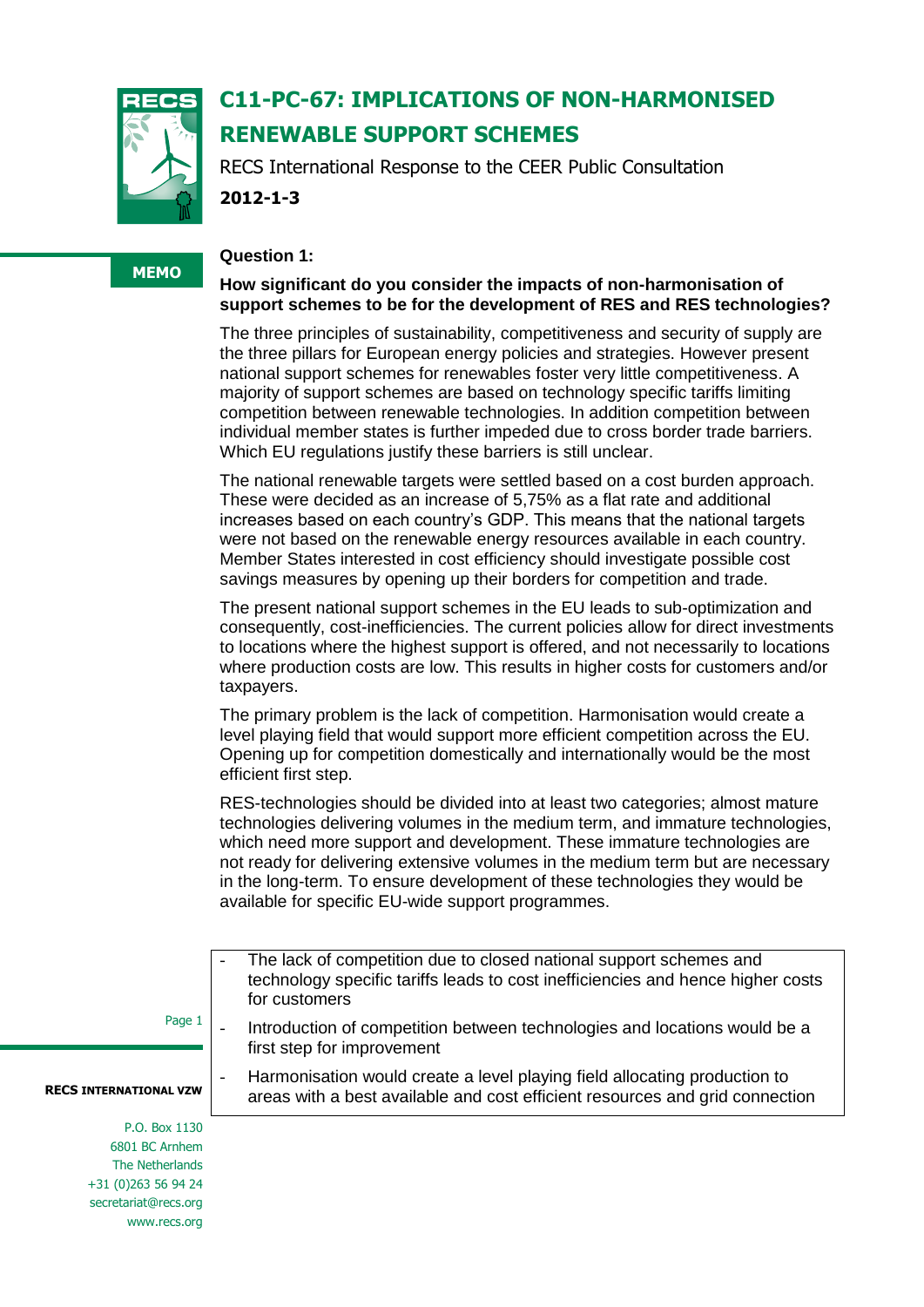

#### **Question 2:**

**In comparison, how significant do you consider the impacts of nonharmonisation of factors other than support schemes, explored in this report (or in addition to those explored) to be for the development of RES and RES technologies?**

The following factors, among others, are not harmonised in Europe – excluding those programs with direct support levels:

- Conditions for the grid access. Priority access for renewables in some countries.
- Conditions for the balancing. Balancing not paid by RES-E producers in some countries.
- Permitting procedures vary across Europe.
- Procedures and costs for connection to the grid vary.
- The stability of the schemes varies due to imperfections, or lack of flexibility to market dynamics.
- No common view on the need of innovation. Some countries are focused more on innovation than others promoting very high tariffs for immature technologies. This leads to very high costs in some countries.
- Non-harmonised implementation of other EU-regulation like the Water Framework Directive and Energy Efficiency Policy.
- No incentives to encourage DSOs to invest in smart grids.
- No market model for smart grids and demand-side participation.
- No common rules and incentives for use of cooperation mechanisms.

The lack of harmonisation for the above items will lead to a distortion of the market. It is essential that EU companies can plan ahead in a transparent, nondistorted *internal market* where choice of location and technology is based on comparative advantage. That will help EU companies to develop and deploy cost effective solutions that can also be sold in global markets i.e. to increase their competitiveness.

This will all help to reach the 20% goal in the most efficient way and at the least cost for the customers. This increase in competition will decrease the costs of energy consuming companies and increase the acceptance for the changes occurring via this transformation process.

Page 2

In order to ensure, that an affordable RES-E production will cover a major share of electricity generation it is essential that there are harmonisation regulations for all types of production when entering the electricity market. This will contribute to the stability of the grid and the functioning of an internal market, i.e. day-ahead market coupling and cross-border trading.

- Renewables entering the electricity market shall face the same conditions as all other types of production to avoid market distortion.
- Support shall be able to cover all costs over the "normal" electricity market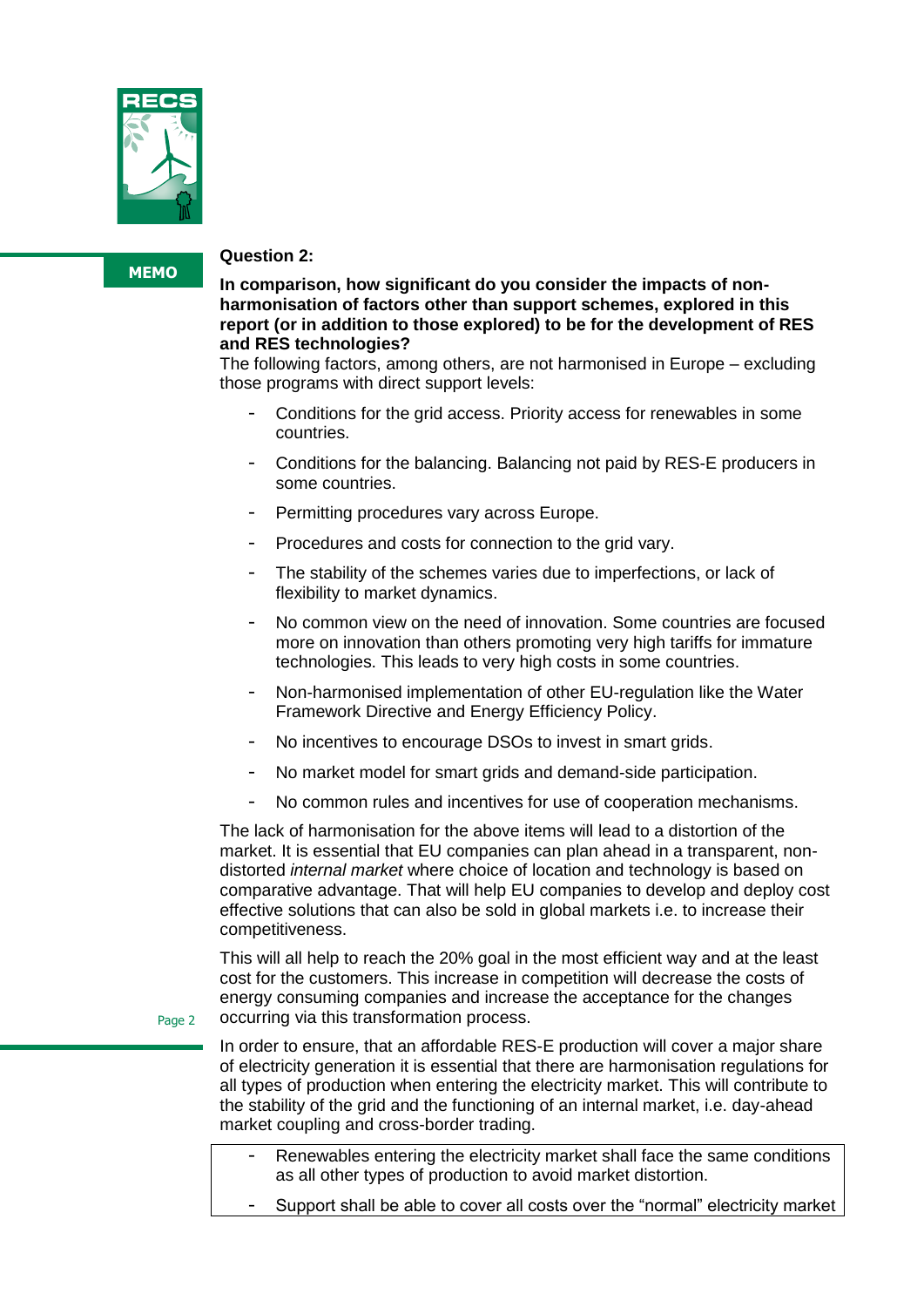

costs

### **Question 3:**

**Please place the factors of non-harmonisation (whether explored in this report or not) in order of materiality/significance. Please separate nonharmonisation of support schemes into type, level, structure, history and stability of support as explored in in the public consultation document (Table 1).** 

**Please rank the five factors mentioned below in order of their importance, starting with 1 i.e. most important and ending with 5 i.e. the least important.**

- 1 Type of support (price-based scheme, quata-based scheme)
- 2 Level of support (high/low amount of support provided)
- $\frac{3}{2}$  Support provision structure (fixed rate over time, variable rate over time)
- 4 History of support (long-term, short term)
- 5 Support scheme stability (perception of stability, perception of instability)

It should be noted that all changes required for renewable support schemes should not be retroactive i.e. they should preserve the status quo for existing plants built under a certain regulatory regime. These investments have already been made, based on a given legal subsidy framework and these schemes should be phased out or adjusted gradually in accordance with the existing regulation.

New renewable power plants, however, should be promoted in a different way.

The following steps would lead to a more cost efficient promotion of renewables and better integration to the electricity market:

- 1. Generation facilities in existing support schemes should be integrated stepby-step to the electricity market by taking responsibility for grid connections, selling the power to the market and participating in the balance market.
- 2. Separate almost mature (new) technologies from immature technologies:

Page 3

a. For almost mature (new) technologies the question is if support at all is needed. If so, competition must be introduced to a much higher degree. The conditions for participating in the electricity market should be the same for RES technologies as for conventional technologies. Competition means support being more market based and technology neutral. The use of cooperation mechanisms would also enable cross boarder competition and consequently the sighting of new renewables where the technology would have a competitive advantage and not where it will receive the highest support. This will create a less expensive per kWh price. Support should, at a minimum, be capped.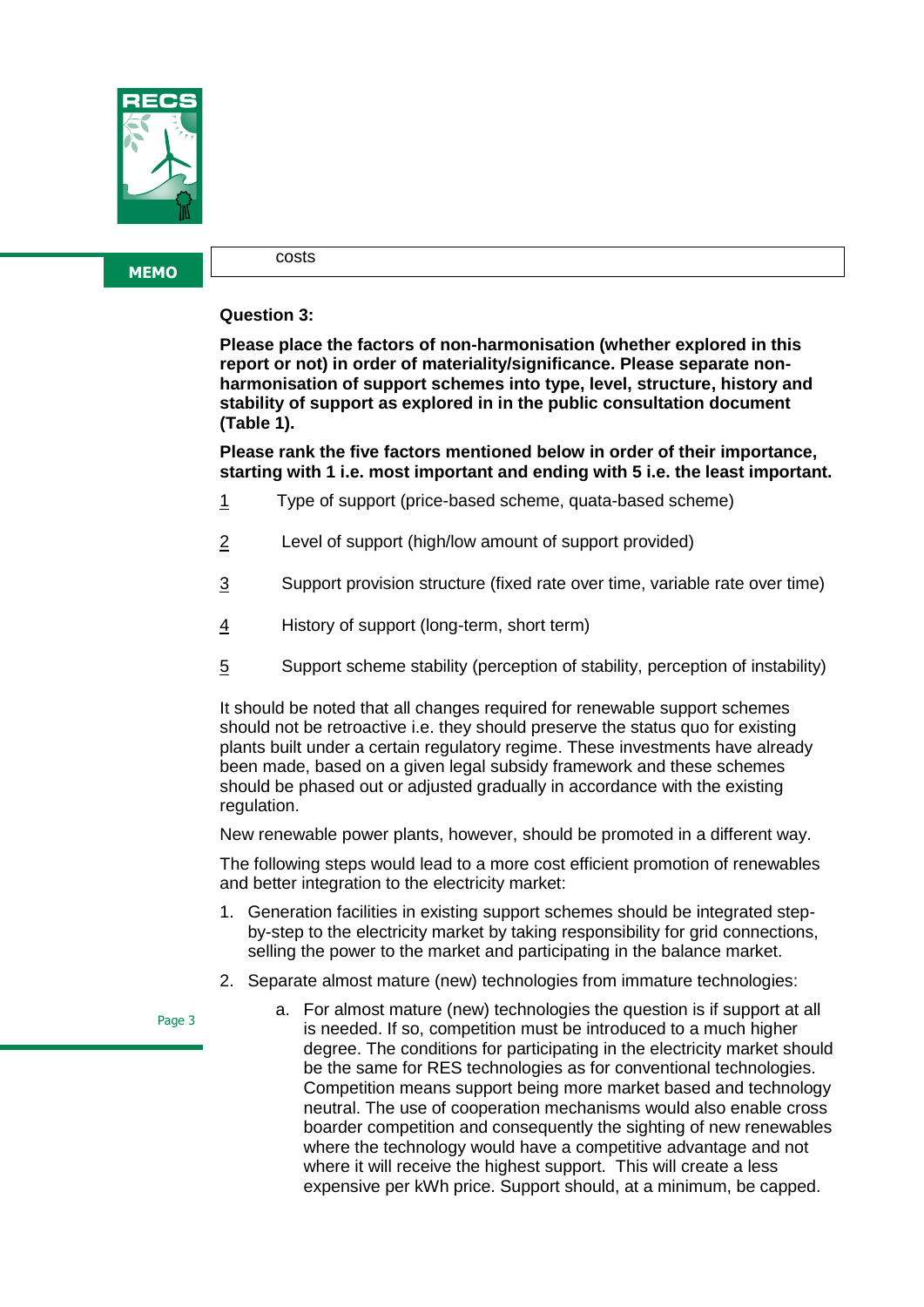

- b. For more immature technologies, which are expected to deliver volumes in the long-term perspective, more development is needed. Technology specific schemes or programmes for innovation may be a solution (offshore wind, PV, wave power etc), but volume caps and clear time frames are essential to limit the costs. The immature technologies may be at different stages in their development, which must be considered when designing such innovation programmes. Innovation is an EU-question and as much cooperation as possible would be preferable. Schemes could be organised for certain regions; Offshore wind in the North Sea or Solar PV in the South of Europe are two examples. Technology neutrality would still be preferred if possible.
- 3. Support schemes must be able to benefit from successful market dynamics and limit regulatory instability. This means that redesigning the scheme and hence bringing uncertainty to the investors should be limited at all costs.
- 4. From a customer perspective support schemes must designed in a cost efficient way, leading to the lowest costs for customers. It is the total cost of support schemes and consequently the total cost to the end-user that is important from their perspective.
- 5. Renewables must be able to be traded across boarders and totally separated from the trade of physical power for successful competition to take place.

### **Question 4:**

**In your view, does this consultation document capture all major implications of non-harmonisation of support schemes? Are there additional impacts on investment decisions, market functioning or any other areas you consider relevant?**

The following are not captured by the documentation:

1. Consequences of cost inefficiencies for customers

In table 2, in the report, the variation of support costs are presented even though it is hard to compare due to different number of support years, what the support covers, i.e. if the balance costs are included or not.

It is obvious that the costs for customers in different countries vary a lot. Taking the example of the FIT scheme in Germany with the certificate scheme in Sweden we can see a cost difference of about 3 €cents/kWh paid by the customer. The consumer cost in Germany 2010 was about 3-4 €cents/kWh where as for the Swedish it was roughly 0,6 €cents/kWh.

2. Lack of analysis why support schemes have been altered

Differences within the categories of FIT, FIP and TGC are not fully described. These differences could, and do, influence the success of schemes of the same category. An analysis why some schemes are more successful than others within the same type of category would be interesting. This could allow for adjustments to existing schemes according to a best practice.

Page 4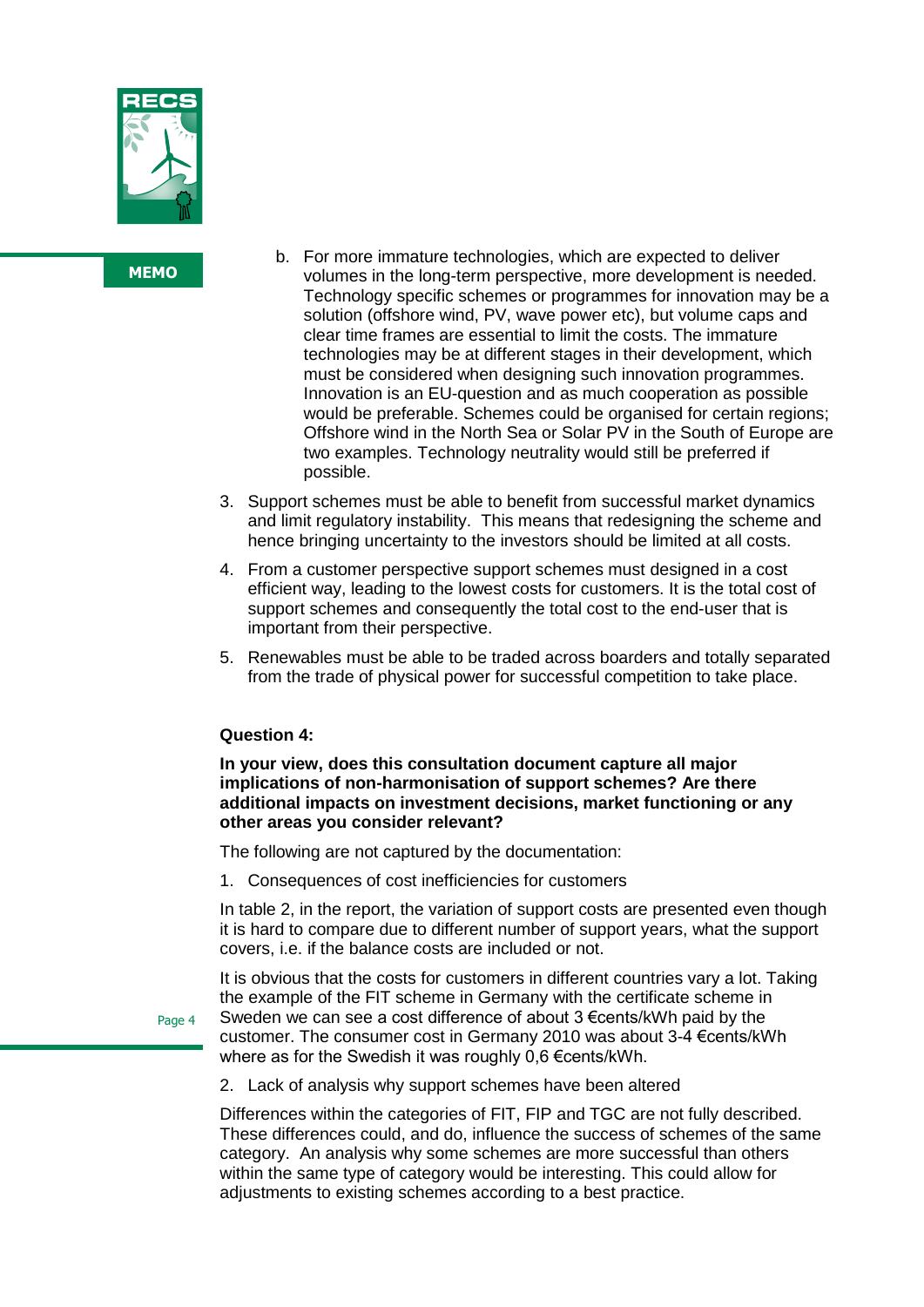

3. Missing in the document is a discussion about the role of renewables in the EU Energy Strategy

EU has decided upon a climate package covering three policies with targets to be reached in year 2020; a 20% CO2-emission reduction compared to emissions year 1990, 20% share of renewable energy and 20% increased energy efficiency compared to year 1990. The relation between the policies has been discussed. The EU-commission claims that the policies have equal importance, but when relating the policies to central EU-objectives (combating climate change, security of supply) it is easier to understand the relations between the policies.

There are basically two central objectives. The first objective is to combat climate change, which requires a massive reduction in GHG emissions over time, particularly energy related CO2 emissions. Here, Investment in low carbon energy production (for instance renewable energy), CCS and energy efficiency measures must play a role.

The second objective is directly linked to security of energy supply. Where renewable energy may reduce the dependency on imports of fossil fuels from what is projected to be an ever decreasing group of producers, located in potentially unstable regions of the world.

To reach the objectives there are different means to the same end. Reducing energy related CO2 emissions requires low carbon solutions to energy production in the form of deployment of low CO2-emitting technologies such as renewables, CCS, and nuclear (not excluding the need for increased energy efficiency measures). The objective concerning security of energy supply may also be reached by low CO2-emmitting solutions (which lead to less import of fossil fuels) but ultimately it requires a more general shift towards the use of primary energy sources, preferably produced 'at home'.